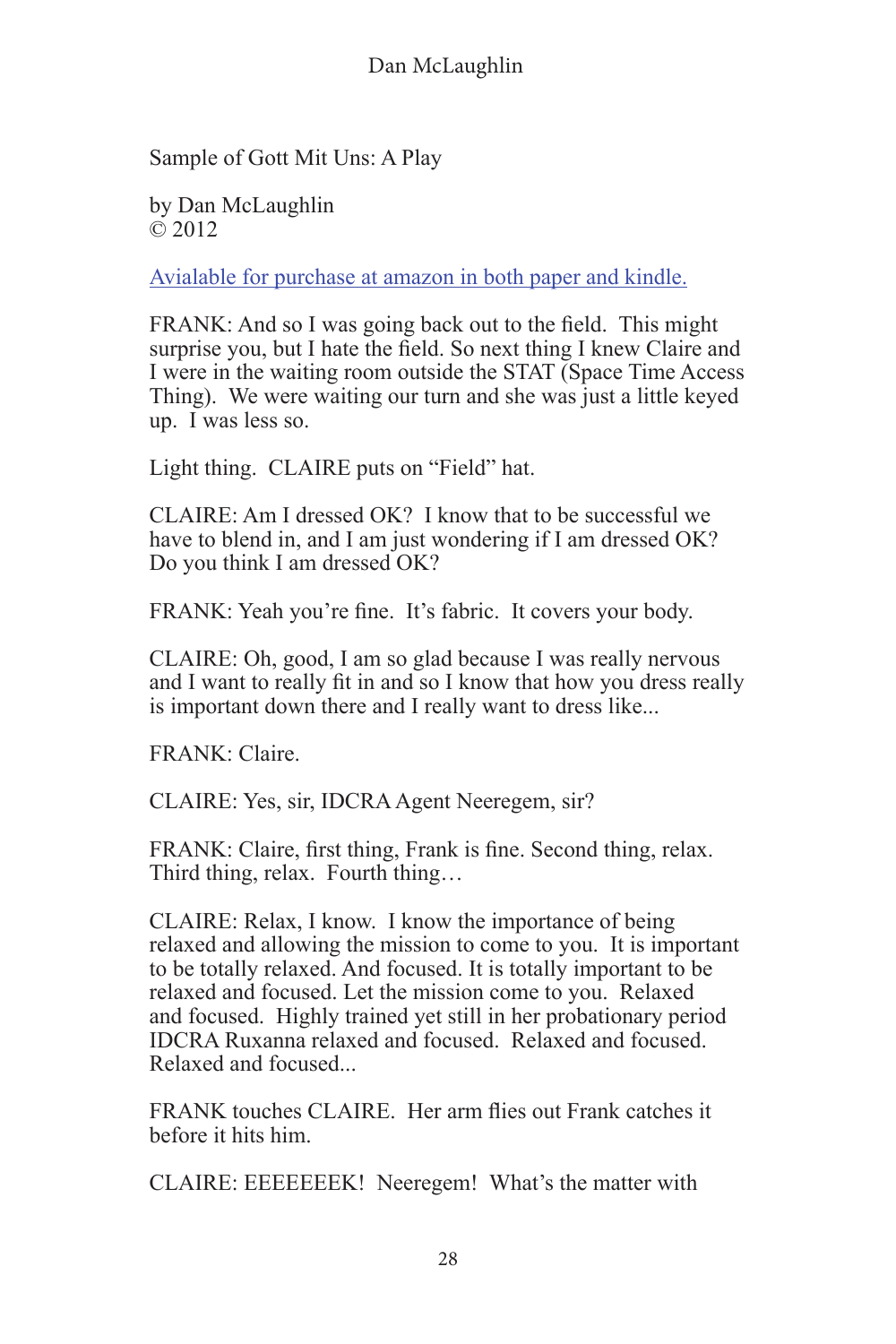you? Can't you see I am in the middle of focusing and relaxing here?

FRANK releases CLAIRE'S arm.

FRANK: From the outside looking in, I would suggest a little less focusing and a lot more relaxing.

CLAIRE: Oh, I am just so sorry. It's just that this is my first time in the field.

FRANK: I never would have guessed.

CLAIRE: Really? Oh, dry humor, I get it. I guess it really shows then, huh?

FRANK: Just a tad. But that's ok. Listen, kid, let's just get through this with the least amount of stomach upset. We go in, we do our thing. Mumbo-jumbo. Problem solved. We go back to our desks. Life moves on.

CLAIRE: That seems just a tad blasé.

FRANK: Whatever. It works for me.

CLAIRE: I mean, well, we have a chance to engender a feeling of excitement and wonder with the universe in the lives of people who desperately need it. A sense that in this large universe you are not alone, not now and not for eternity, but that there is a fellowship a community of believers to guide and to support and finally to belong to there just for you, now and forever.

Light thing.

FRANK: I didn't remember that particular speech from the mission statement, but it had been a long time since I had read it cover to cover. I dunno, maybe it was from some keynote speech from some staff development day. They really shouldn't serve beer at those things. Not that I am complaining.

Light thing.

FRANK: Yeah, well there is that, uh, stuff, too. But let's not go